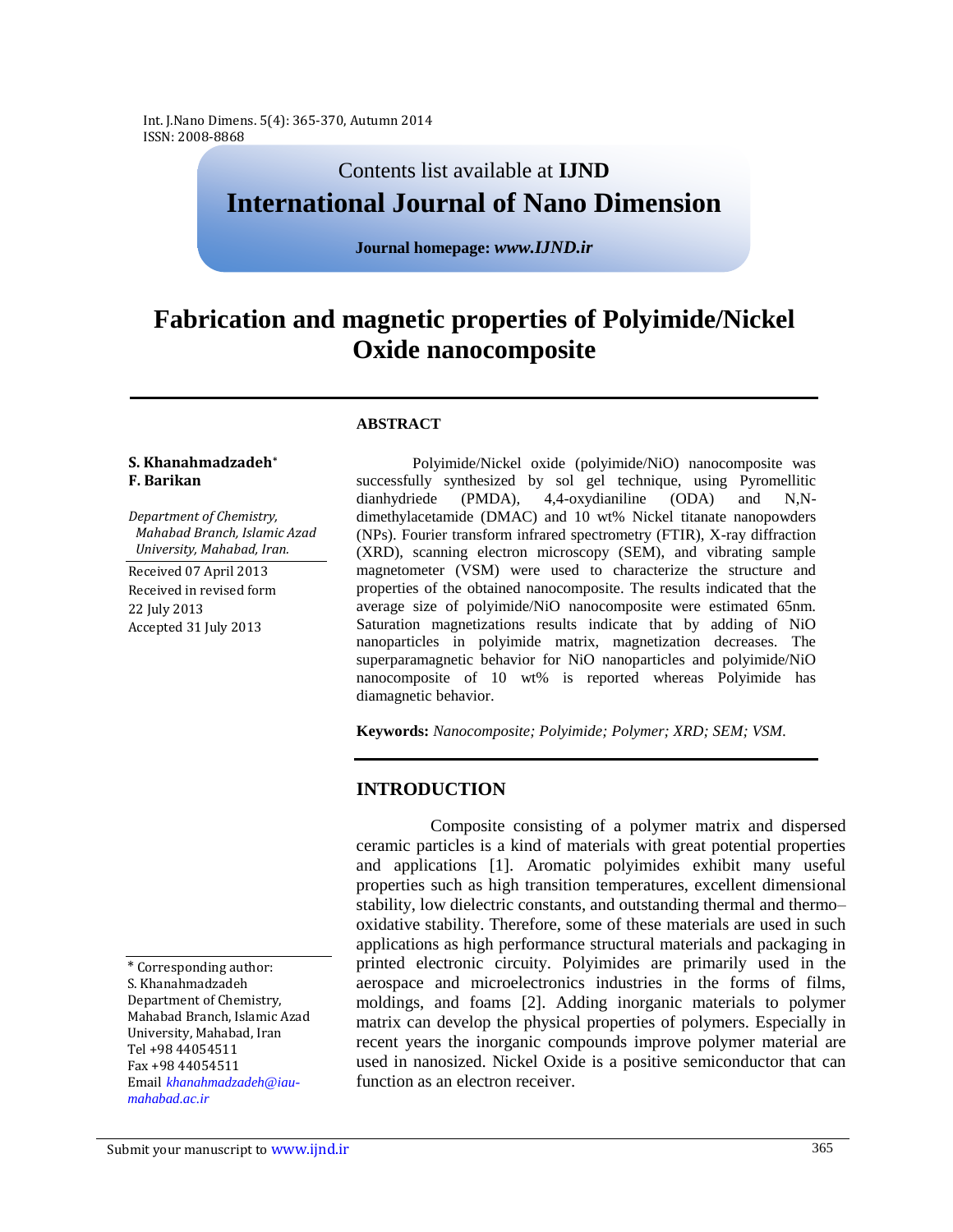Therefore this material can be used in catalysts, cathode batteries, gas sensors, electrochromic films, magnetic materials, active optical fibers; recently, nickel oxide (NiO) nanoparticles have been extensively studied due to its mechanical, electronic, magnetic and optical properties [3-6]. So many methods for the synthesis of nickel oxide nanoparticles, such as thermal decomposition, de-electrode deposition, sol-gel are used. The wet-chemistry synthesis technique used in this study, including sol-gel, sol-precipitation, combustion synthesis, chemical coprecipitation, and hydrothermal synthesis, offers many distinctive advantages over solid-state method in the production of powders such as a controlled morphology, a narrow size distribution and high purity. The properties of nanocomposites are depended on the primary materials which are used to Synthesis of nanocomposites, the amount and percentage of these original materials, and particles sizes, [7-11] because of this, nanocomposites are used widely, such as packing materials, Electronic Industries, Electronic circuit, layer dielectric materials, Antennas and capacitors with high capacity. [12-13] In this study, polyimide/NiO NCs with 10 wt% content loading of NiO were prepared. The chemical structures of the polyimide/NiO NCs are characterized by Fourier transform infrared spectroscopy (FT-IR) and X-ray diffraction (XRD). Scanning electron microscope (SEM) is used to characterize the dispersion of NiO NPs and the morphology of the polyimide/NiO NCs. Magnetic properties of the nanocomposite was investigated by vibrating sample magnetometer (VSM).

## **EXPERIMENTAL**

## *Materials and methods*

Polyimide/NiO nanocomposite was prepared along a synthetic procedure as summarized in Figure 1. Stearic acid, Nickel acetate, ethanol, 3-amino-propyl-triethoxysilane (APTS), Pyromellitic dianhydride (PMDA), 4, 4- Oxydianiline (ODA) and N, N-dimethylacetamide (DMAc) used in experiments were all of Merck.

The whole procedure and structural characterization of Polyimide/NiO nanocomposite phases have been investigated by FTIR, XRD and SEM. The FTIR spectrum was recorded with a model Perkin Elmer spectrum RX1 of Fourier transform infrared spectrometry using a KBr pellet. The XRD patterns of the powders were recorded on a Model PTS 3003 of SEIFERT diffractometer using Cu Ka radiation  $(\lambda=1.5418 \text{ Å})$  in the range from  $2\theta=20$  to 70° to examine the crystallization and structural development of Polyimide/NiO nanocomposite. The SEM pictures were recorded with KYKY Model EM 3200 instrument at the accelerating voltage of 25 kV. Magnetization measurements were performed on vibrating sample magnetometer (VSM) Model BHV-55 at room temperature.



**Fig. 1.** Flowchart of the polyimide/NiO nanocomposite preparation

## *Synthesis of NiO nanoparticles*

NiO nanoparticles were prepared through a modified wet-chemistry synthesis method. In this procedure, An appropriate amount of stearic acid was first melted in a beaker at 73℃, and then a fixed amount of nickel acetate was added to the melted stearic acid and stirring to form a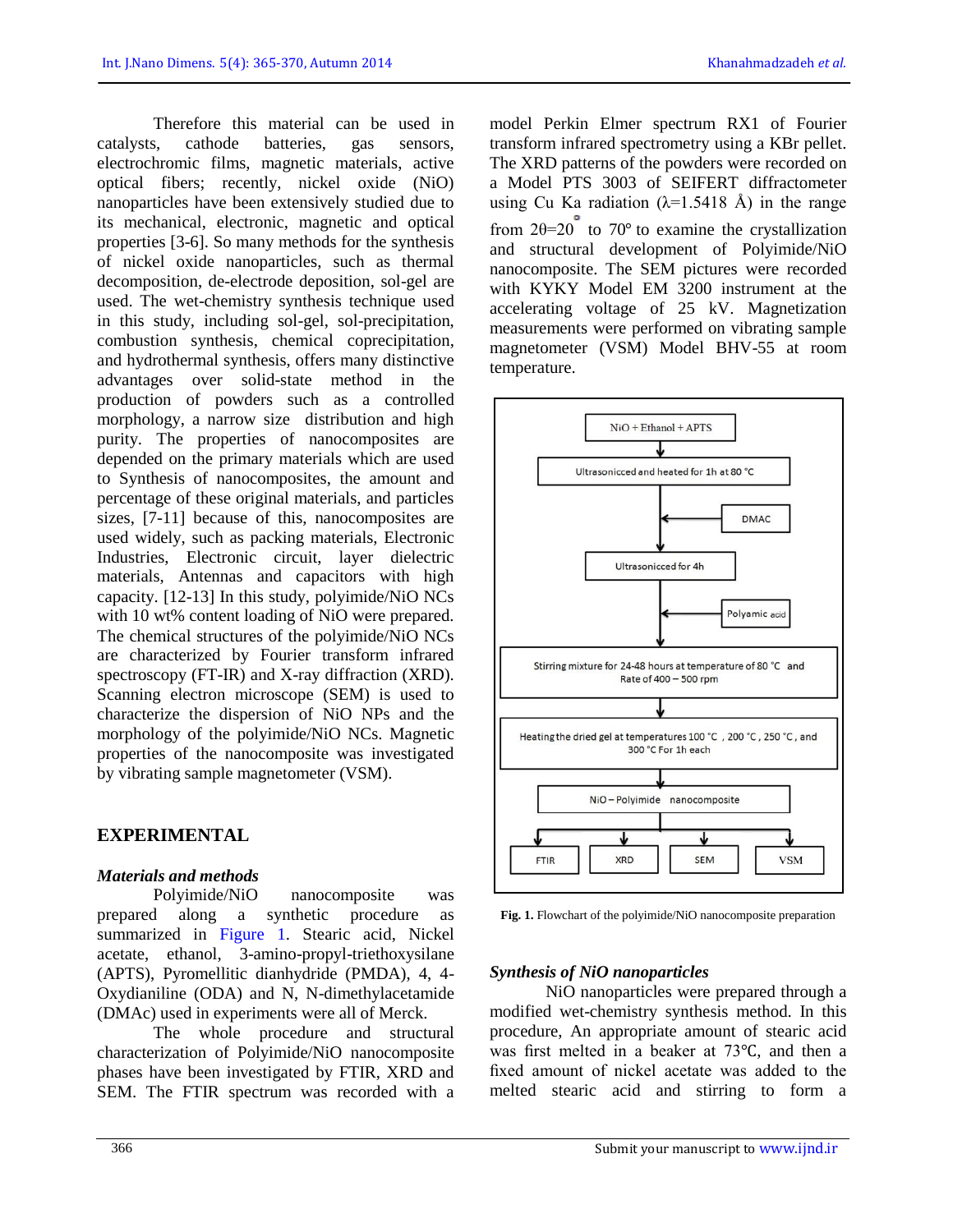homogeneous light green sol, naturally cooling down to room temperature, and drying in an oven for 12 h to obtain dried gel. Finally, the gel was calcined at different temperatures in air to obtain nano-crystallites of NiO. The dried gel is calcinated in 4 stages. In the first stage the primary material is heated until 400℃ with 3℃/min speed. In the second stage heatings is continued at 400℃ for 40min without change. Then the temperature will be increased to 500℃, 600℃ and 700℃. In the last stage the temperature is remained in the same position for 2 hours.

#### *Synthesis of Polyimide/NiO nanocomposite*

In order to preparation of Polyimide/NiO nanocomposite (with a nanoparticle loading of 10 wt%), 1 gram of nickel oxide is poured in to the solvent (including: ethanol 95%-3 Amino-propil, Apts) and after 10min, for 1 hour with temperature of 80℃, the sufficient amount of N, Ndimethylacetamide (DMAc) was added and ultrasonicated for 4 hours. In this stage, Nickel oxide suspension is ready. 2 hours before this stage, the materials that are made the polyamic acid must had been combined with the same portions. In this manner the enough amount of 4,4-oxydianiline (ODA) and Pyromellitic dianhydriede (PMDA), In the presence of N,N-dimethylacetamide (DMAc) with the speed of 400-500 rpm and temperature of 80℃ for 2 hours are combined until the (polyamic acid) is made.

After 2 hours when the suspension and polyamic acid were obtained, the suspension was added to the polyamic acid and they were kept in the same temperature and speed for 24-48 hours, until it'll get thick enough that the magnet can't move the materials. After that the materials are poured in the melting pot, and they are kept in these conditions: 1hour at 100℃-1hour at 200℃ – 1hour at 250℃ and 1 hour at 300 ℃.

## **RESULTS AND DISCUSSION**

#### *FT-IR analysis*

Figure 2 Shows the FT-IR spectra of the NiO nanoparticles after it was heated until 700°C and polyimide/ NiO nanocomposite with a nanoparticle loading of 10 wt%. In Figure 2a and Figure 2b, the absorption peak at 450 cm-1 corresponds to the Ni-O band. In the spectrum of pure polyimide, the characteristic absorption bands of the imide ring were observed near 1780 (asym. C=O str.), 1720 (sym. C=O str.) and 1380 (C–N str.),  $cm^{-1}$  [2]. The FT-IR spectra of the polyimide/NiO nanocomposite, Figure 2b are almost the same as that of pure polyimide. This result indicates that the polyimide/NiO nanocomposite have been successful synthesized.



**Fig. 2.** The FT-IR patterns of (a) NiO nanoparticles, (b) the nanocomposite with a nanoparticle loading of 10 wt%.

#### *XRD study*

Figure 3 shows the XRD patterns of NiO NPs, pure polyimide and polyimide / NiO NCs with 10 wt% nanoparticles loading. The XRD pattern of as prepared NiO matches with JCPDS (file number 76-1158). The XRD of pure polyimide [14] exhibits a phase pure amorphous structure, which is associated with the broad peak of 2θ centered on 18°. As shown in Figure 3a, 3b and 3c the diffraction peak at  $2\theta=18^\circ$  corresponds to polyimide. Also the prominent peaks at 2θ=37.25°, 43.30° and 62.90°, indicated the formation of phase pure, cubic nickel oxide at this temperature [15]. On comparison of XRD patterns of NiO, polyimide and polyimide /NiO composite, it is confirmed that NiO has retained its structure on dispersion in polyimide matrix during in situ polymerization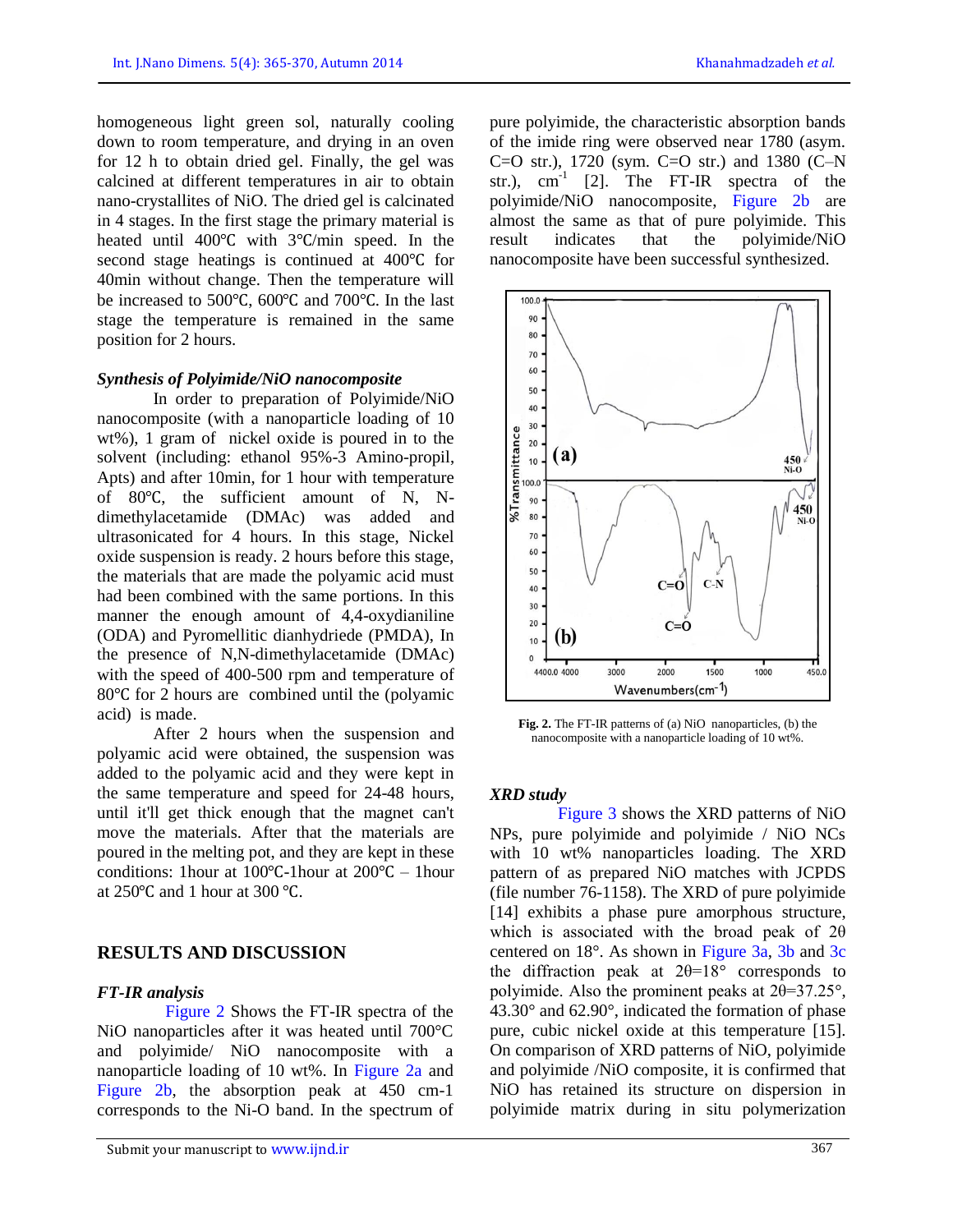reaction. It was indicated that the crystal structure of NiO was still stable when it was doped into the polyimide matrix.



**Fig. 3.** The XRD patterns of (a) NiO nanoparticles, (b) pure polyimide and (c) the nanocomposite with a nanoparticle loading of 10 wt%.

#### *Morphology of samples*

Figure 4a and 4b shows the scanning electron micrograph of polyimide-NiO nanocomposite with 10 wt% of NiO NPs loading. The particles have agglomerated graining structure. In the scanning electron micrograph of the nanocomposite, with the increase of NiO content, the agglomeration become more appreciable and display some connections in some regions. The particle sizes were estimated 65 nm. SEM images reveal a homogeneous dispersion of NiO NPs in the polyimide matrix.



**Fig. 4.** SEM images of (a) NiO nanoparticles, (b) the nanocomposite of polyimide–NiO with a nanoparticle loading of 10 wt%.

#### *Magnetic properties*

Figure 5a and 5b show the field dependent magnetization curves of NiO nanoparticles and polyimide/NiO nanocomposite of 10 wt%. NiO are reported as superparamagnetic materials [16]. Under applied magnetic field NiO nanoparticles and polyimide/NiO nanocomposite show the positive magnetizations. It indicates the superparamagnetic behavior for NiO nanoparticles, and polyimide/NiO nanocomposite of 10 wt%, whereas diamagnetic behavior for Polyimide is reported [17], and the saturation magnetization values of NiO nanoparticles, and polyimide/NiO nanocomposite are 0.5, and 0.34 emu/g, respectively. The results indicate that by adding of NiO nanoparticles in polyimide matrix, magnetization decreases.



**Fig. 5.** VSM images of (a) NiO nanoparticles, (b) the nanocomposite of polyimide–NiO with a nanoparticle loading of 10 wt%.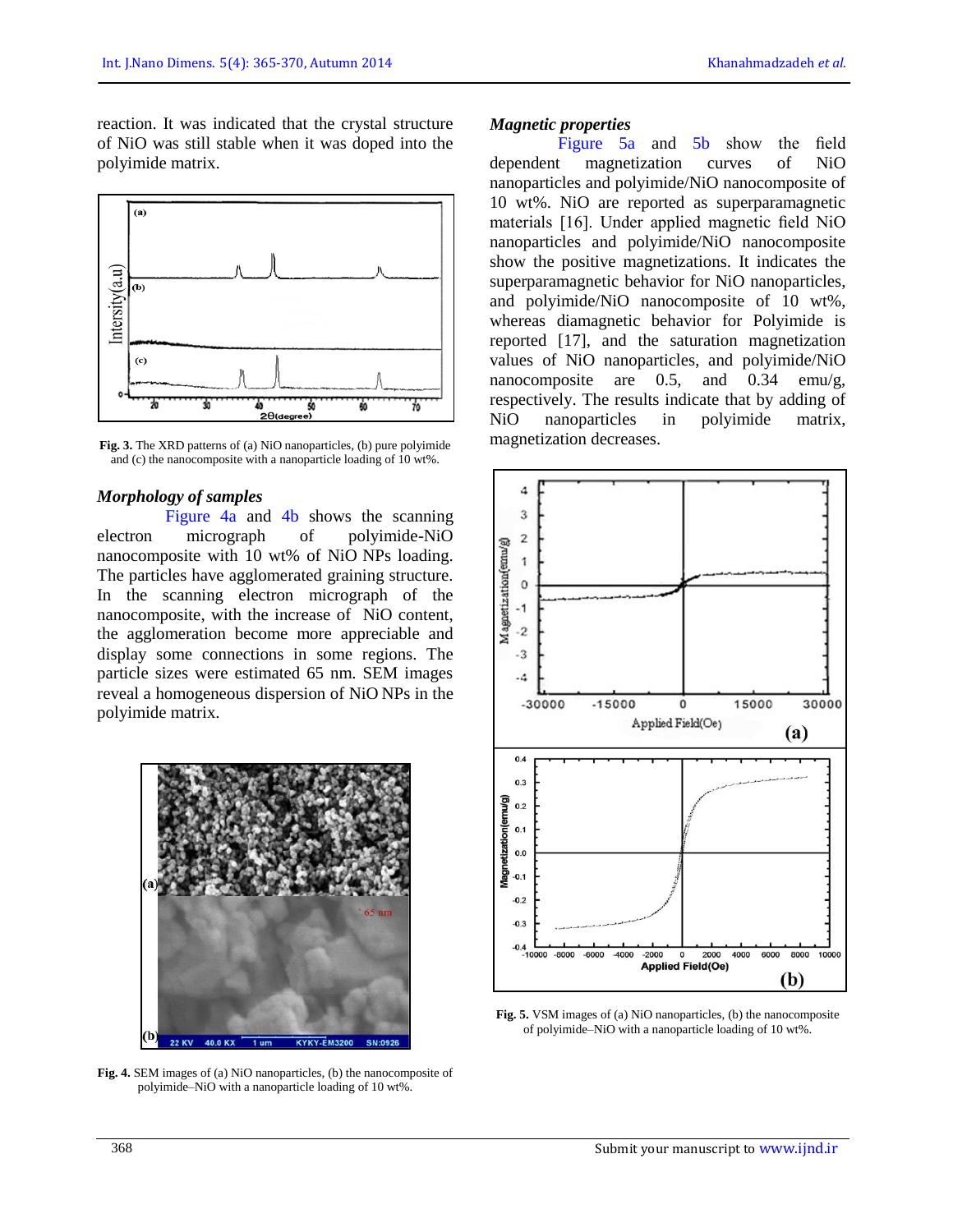### **CONCLUSION**S

In this study, polyimide /NiO nanocomposite with 10 wt% of NiO calcined at 700 °C temperature were successfully synthesized. The average size of polyimide-NiO nanocomposite was estimated 65nm. Saturation magnetizations results indicate that by adding of NiO nanoparticles in polyimide matrix, magnetization decreases. The superparamagnetic behavior for NiO nanoparticles and polyimide/NiO nanocomposite of 10 wt% is reported whereas Polyimide has diamagnetic behavior.

## **ACKNOWLEDGEMENTS**

The authors express gratitude and thanks to Islamic Azad University and the Iranian Nanotechnology Initiative for supporting this study.

## **REFERENCES**

- [1] Shu-Hui X., Bao-Ku Zh., Xiu-Zhen W., Zhi-Kang X., You-Yi X., (2005), Polyimide/BaTiO<sub>3</sub> composites with controllable dielectric properties. *J. Composites: Part A*., 36: 1152-1157.
- [2] Hsiao S. H., Chen, Y. J., **(**2002), Structureproperty study of polyimides derived from PMDA and BPDA dianhyarides with structurally different diamines. *J. Eur. Polym.* 38: 815-828.
- [3] Bhargava R. N., (1996), Doped nanocrystalline materials – Physics and applications. *J. Lumin*. 70: 85-94.
- [4] Goldburt E. T., Kulkarni B., Bhargava R. N., Taylor J., Libera M., (1997), Size dependent efficiency in Tb-doped  $Y_2O_3$ nanocrystalline phosphor. *J. Lumin*. 72: 190-192.
- [5] Siegel R. W., (1993), Nanostructured materials -mind over matter. *Nanostruct. Mater.* 3: 1-18.
- [6] Hilinske E. F., Lucas P. A., Wang Y., (1988), A picosecond bleaching study of

quantum‐confined cadmium sulfide microcrystallites in a polymer film. *J. Chem. Phys*. 89: 3435-3441.

- [7] Sedaghat A., Taheri-Assaj E., Naghizadeh E., (2006), An Alumina Math with a Nano Microstructure Prepared by Centerifugal Spinning Method. *J. Nano – Crystalline Solids*. 352: 2817-2828.
- [8] Chao F., Liang G., Kong W., Zhang X., (2008), Study of Dielectric Property on BaTiO3/BADCy Composite. *J. Mat. Chem. Phys*. 108: 306-311.
- [9] Wang S. F., Wang Y. R., Cheng K. C., Hasio Y. P., (2008), Characteristics of Polyimide/Barium Titanate Composite Films. *J. Ceram. Int*. 35: 265-268.
- [10] Mortezaei M., Navid F. M. H., Kokabi M., (2009), Effect of Surface Modifica tion of nanosilica on the Viscoelastic Properties of Its polystyrene nanocomposite. *Iran. J. Polym. Sci. Technol*. 21: 523-530.
- [11] Chao F., Liang G., Kong W., Zhang Z., Wang J., (2008), Dielectric properties of Polymer/Ceramic Composite Based on thermosetting Polymers. *J. Polym. Bull.* 60: 129-136.
- [12] Kota R., Ali A. F., Lee B. I., Sychov M. M., (2007), Dielectric constand of barium titanate/Cyanoethyl Ester of polyvinyl Alcohol Composite in Comparison with the Existing Theoretical Models. *Microelectron. Eng.* 84: 2853-2858.
- [13] Curicic R., Jokanovic V., Zivanovic P., (1996), Synthesis of nanocomposite Copper-Molybdenum powder by mechanical alloying. *J*. *Serb. Chem. Soc.* 61: 691-687.
- [14] Choi S. H., Kim I. D., Hong J. M., Park K. H., Oh S. G., (2007), Effect of the dispersibility of  $BaTiO<sub>3</sub>$  nanoparticles in  $BaTiO<sub>3</sub>/polyimide$  composites on the dielectric properties. *Mater. Lett.* 61: 2478– 2481.